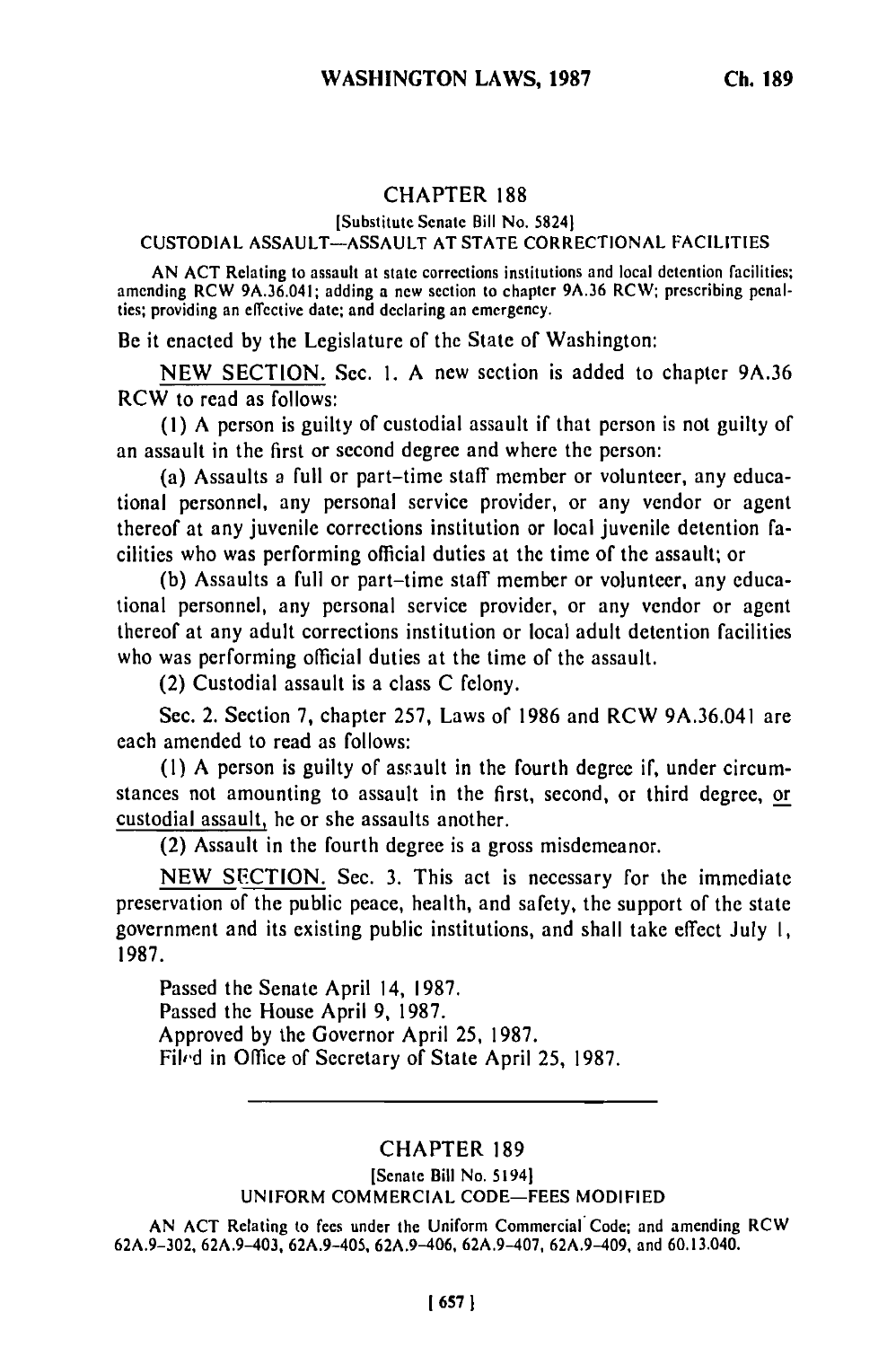Be it enacted **by** the Legislature of the State of Washington:

Sec. **1.** Section **9-302,** chapter **157,** Laws of **1965** ex. sess. as last amended **by** section **3,** chapter **258,** Laws of **1985** and RCW **62A.9-302** are each amended to read as follows:

**(1) A** financing statement must be filed to perfect all security interests except the following:

(a) a security interest in collateral in possession of the secured party under RCW **62A.9-305;**

**(b)** a security interest temporarily perfected in instruments or documents without delivery under RCW **62A.9-304** or in proceeds for a ten day period under RCW **62A.9-306;**

(c) a security interest created **by** an assignment of a beneficial interest in a trust or a decedent's estate;

**(d)** a purchase money security interest in consumer goods; but filing is required for a motor vehicle required to be registered and other property subject to subsection **(3)** of this section; and fixture filing is required for priority over conflicting interests in fixtures to the extent provided in RCW **62A.9-313;**

(e) a security interest of a collecting bank (RCW **62A.4-208)** or arising under the Article on Sales (RCW **62A.9-113)** or covered in subsection **(3)** of this section;

**(f)** an assignment for the benefit of all the creditors of the transferor, and subsequent transfers **by** the assignee thereunder.

(2) **If** a secured party assigns a perfected security interest, no filing under this Article is required in order to continue the perfected status of the security interest against creditors of and transferees from the original debtor.

**(3)** The filing of a financing statement otherwise required **by** this Article is not necessary or effective to perfect a security interest in property subject to

(a) a statute or treaty of the United States which provides for a national or international registration or a national or international certificate of title or which specifies a place of filing different from that specified in this Article for filing of the security interest; or

**(b)** the following statute of this state: RCW 46.12.095 or **88.02.070;** but during any period in which collateral is inventory held for sale **by** a person who is in the business of selling goods of that kind, the filing provisions of this Article (Part 4) apply to a security interest in that collateral created **by** him as debtor; or

(c) a certificate of title statute of another jurisdiction under the law of which indication of a security interest on the certificate is required as a condition of perfection (subsection (2) of RCW **62A.9-103).**

(4) Compliance with a statute or treaty described in subsection **(3)** is equivalent to the filing of a financing statement under this Article, and a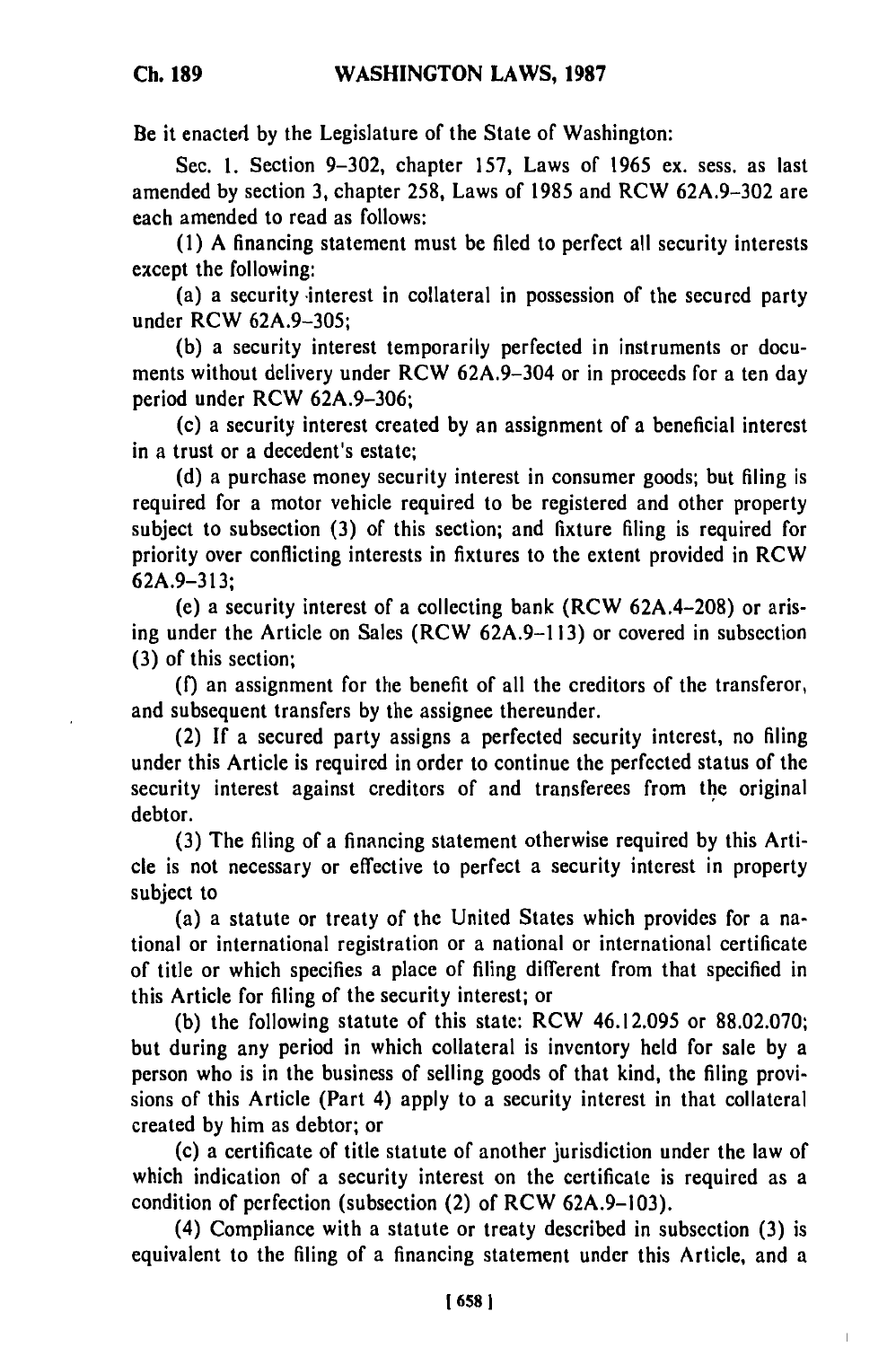security interest in property subject to the statute or treaty can be perfected only by compliance therewith except as provided in RCW 62A.9-103 on multiple state transactions. Duration and renewal of perfection of a security interest perfected **by** compliance with the statute or treaty are governed **by** the provisions of the statute or treaty; in other respects the security interest is subject to this Article.

**(5)** Part 4 of this Article does not apply to a security interest in property of any description created by a deed of trust or mortgage made by any corporation primarily engaged in the railroad or street railway business, the furnishing of telephone or telegraph service, the transmission of oil, gas or petroleum products by pipe line, or the production, transmission or distribution of electricity, steam, gas or water, but such security interest may be perfected under this Article **by** filing such deed of trust or mortgage with the department of licensing. When so filed, such instrument shall remain effective until terminated, without the need for filing a continuation statement. Assignments and releases of such instruments may also be filed with the department of licensing. The director of licensing shall be a filing officer for the foregoing purposes((<del>, and the uniform fee for filing, indexing, and</del> furnishing filing data pursuant to this subsection shall be five dollars)).

Sec. 2. Section 9-403, chapter 157, Laws of 1965 **ex.** sess. as last amended by section **6,** chapter 186, Laws of 1982 and RCW 62A.9-403 are each amended to read as follows:

**(I)** Presentation for filing of a financing statement and tender of the filing fee or acceptance of the statement by the filing officer constitutes filing under this Article.

(2) Except as provided in subsection **(6)** a filed financing statement is effective for a period of five years from the date of filing. The effectiveness of a filed financing statement lapses on the expiration of the five year period unless a continuation statement is filed prior to the lapse. If a security interest perfected by filing exists at the time insolvency proceedings **arc** commenced **by** or against the debtor, the security interest remains perfected until termination of the insolvency proceedings and thereafter for a period of sixty days or until expiration of the five year period, whichever occurs later. Upon lapse the security interest becomes unperfected, unless it is perfected without filing. If the security interest becomes unperfected upon lapse, it is deemed to have been unperfected as against a person who became a purchaser or lien creditor before lapse.

(3) A continuation statement may be filed **by** the secured party within six months prior to the expiration of the five year period specified in subsection (2). Any such continuation statement must be signed by the secured party, identify the original statement **by** file number and state that the original statement is still effective. A continuation statement signed by a person other than the secured party of record must be accompanied by a separate written statement of assignment signed **by** the secured party of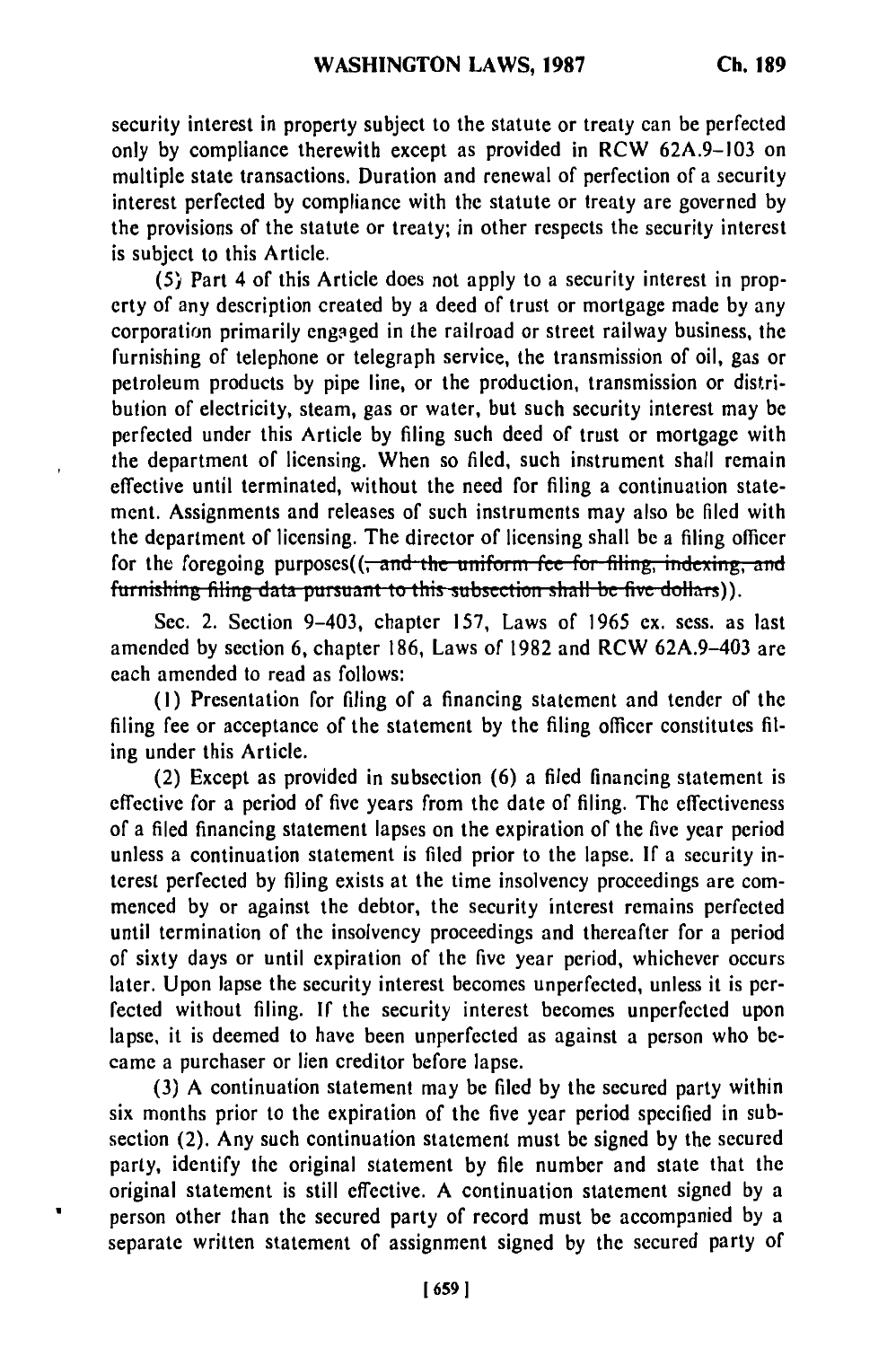record and complying with subsection (2) of RCW 62A.9-405, including payment of the required fee. Upon timely filing of the continuation statement, the effectiveness of the original statement is continued for five years after the last date to which the filing was effective whereupon it lapses in the same manner as provided in subsection (2) unless another continuation statement is filed prior to such lapse. Succeeding continuation statements may be filed in the same manner to continue the effectiveness of the original statement. The filing officer may remove the original of any statement from the files and destroy it at any time if he has substituted a copy by microfilm or other photographic record. The filing officer may destroy any original, microfilm, or photographic record of any lapsed statement not earlier than one year after the lapse. The filing officer shall so arrange matters by physical annexation of financing statements to continuation statements or other related filings, or by other means, that if he physically destroys the original of the financing statements, a microfilm or other photographic copy of those statements which have been continued by a continuation statement or which are still effective under subsection (6) shall be retained.

(4) **&-pt** as provided in subsection **(7)** a filing officer shall mark each statement with a file number and with the date and hour of filing and shall hold the statement or a microfilm or other photographic copy thereof for public inspection. The original statement may be destroyed at any time after a microfilm or other photographic copy is made of the original statement. This microfilm or other photographic copy shall thereafter be treated as if it were the original filing for all purposes. In addition the filing officer shall index the statements according to the name of the debtor and shall note in the index the file number and the address of the debtor given in the statement.

**(5) ((The uniform fee for filing and indexing and for stamping a copy)** furnished by the secured party to show the date and place of filing for an *original* financing statement or for a continuation statement shall be four dollars if the statement is in the standard form prescribed by the depart**inent of licensing, but if the form of the statement does not conform to the standards prescribed by the department the uniform fee shall be seven dol-** $\frac{1}{\pi}$ .)) The secured party may at his option show a trade name for any person.

(6) If the debtor is a transmitting utility (subsection (5) of RCW 62A.9-401) and a filed financing statement so states, it is effective until a termination statement is filed. A real estate mortgage which is effective as a fixture filing under subsection (6) of RCW 62A.9-402 remains effective as a fixture filing until the mortgage is released or satisfied of record or its effectiveness otherwise terminates as to the real estate.

(7) When a financing statement covers timber to be cut or covers minerals or the like (including oil and gas) or accounts subject to subsection (5) of RCW 62A.9-103, or is filed as a fixture filing, it shall be filed for record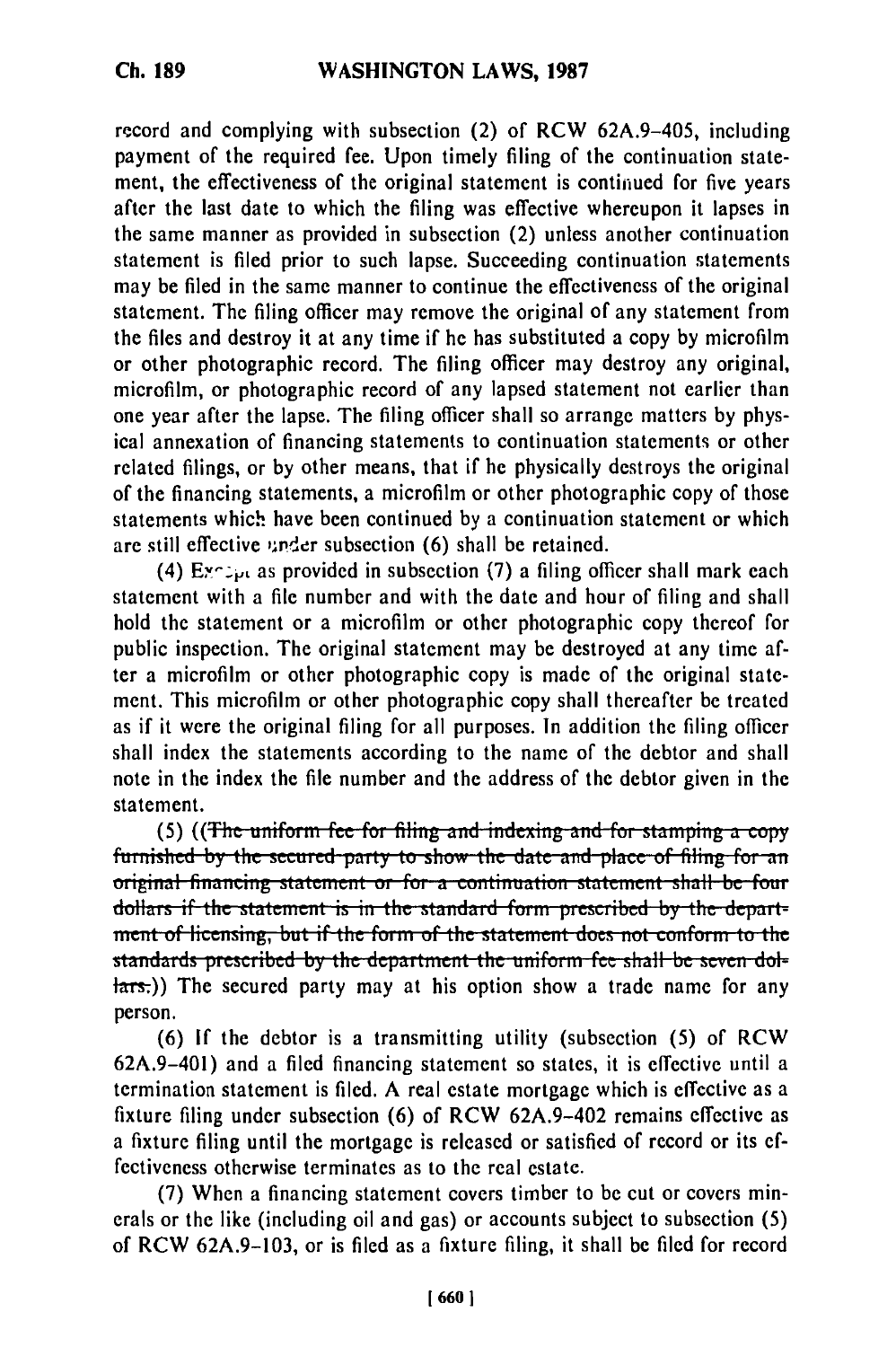and the filing officer shall index it under the names of the debtor and any owner of record shown on the financing statement in the same fashion as if they were the mortgagors in a mortgage of the real estate described, and, to the extent that the law of this state provides for indexing of mortgages under the name of the mortgagee, under the name of the secured party as if he were the mortgagee thereunder, or where indexing is by description in the same fashion as if the financing statement were a mortgage of the real estate described.

Sec. 3. Section 9-405, chapter 157, Laws of 1965 ex. sess. as last amended by section 8, chapter 186, Laws of 1982 and RCW 62A.9-405 are each amended to read as follows:

(1) A financing statement may disclose an assignment of a security interest in the collateral described in the financing statement by indication in the financing statement of the name and address of the assignee or by an assignment itself or a copy thereof on the face or back of the statement. On presentation to the filing officer of such a financing statement, the filing officer shall mark, hold, and process the same as provided in RCW 62A.9-403(4). ((The uniform fee for filing, indexing, and furnishing filing data for a financing statement so indicating an assignment on a form conforming to standards prescribed by the department of licensing shall be four dollars. but if the form of the financing statement does not conform to the standards prescribed by the department the uniform fee shall be seven dollars.))

(2) A secured party may assign of record all or a part of his rights under a financing statement by the filing in the place where the original financing statement was filed of a separate written statement of assignment signed by the secured party of record and setting forth the name of the secured party of record and the debtor, the file number and the date of filing of the financing statement and the name and address of the assignee and containing a description of the collateral assigned. A copy of the assignment is sufficient as a separate statement if it complies with the preceding sentence. On presentation to the filing officer of such a separate statement, the filing officer shall mark, hold, and process the statement the same as provided in RCW 62A.9-403(4). He shall note the assignment on the index of the financing statement or in the case of a fixture filing, or a filing covering timber to be cut, or covering minerals or the like (including oil and gas) or accounts subject to subsection (5) of RCW 62A.9-103, he shall index the assignment under the name of the assignor as grantor and, to the extent that the law of this state provides for indexing the assignment of a mortgage under the name of the assignee, he shall index the assignment of the financing statement under the name of the assignee. ((The uniform fee for filing, indexing and furnishing filing data about such a separate statement of assignment on a form conforming to standards prescribed by the department shall be four dollars, but if the form of the financing statement does not conform to the standards prescribed by the department the uniform fee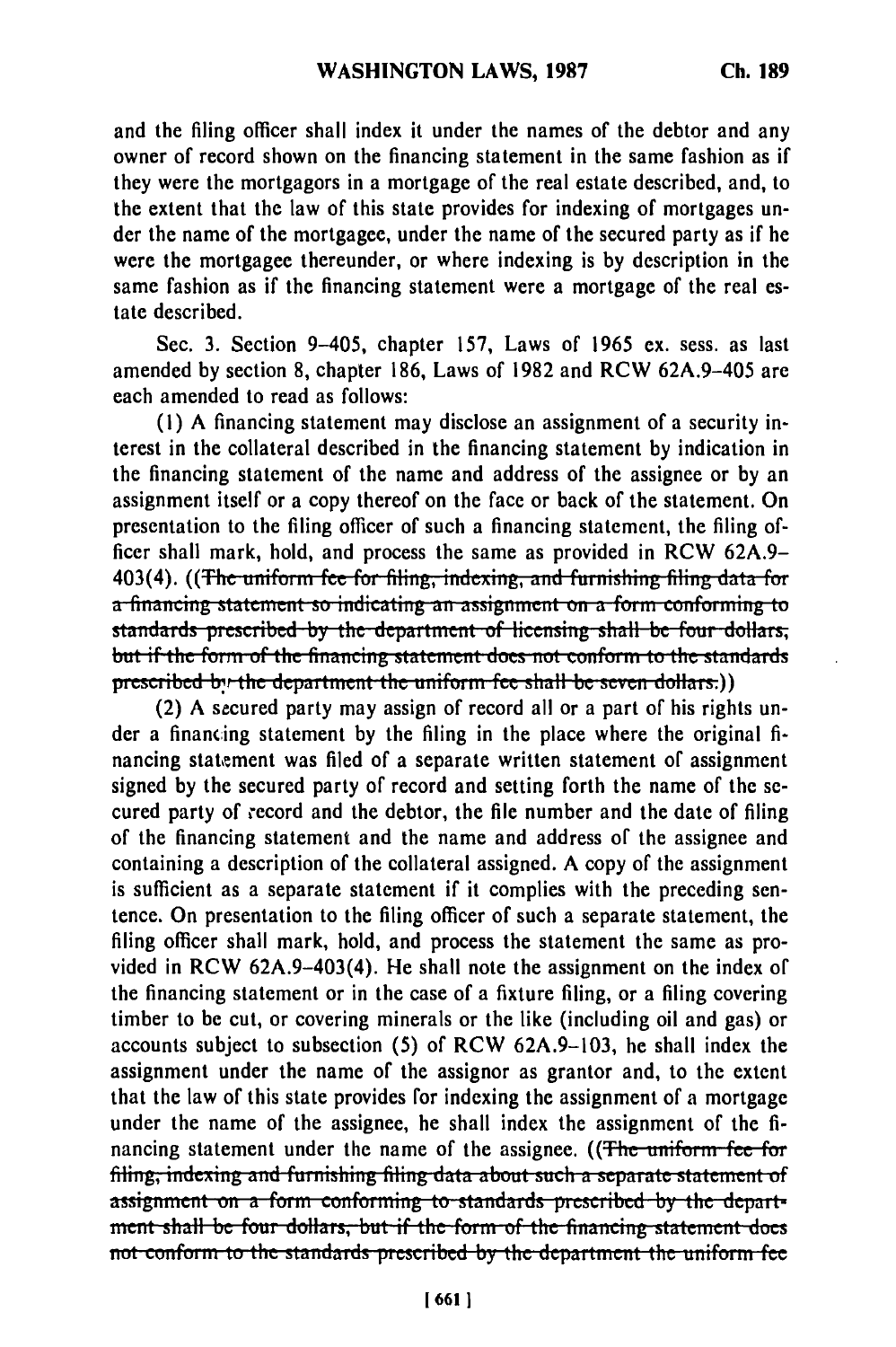shall be seven dollars.)) Notwithstanding the provisions of this subsection. an assignment of record of a security interest in a fixture contained in a mortgage effective as a fixture filing (subsection (6) of RCW 62A.9-402) may be made only by an assignment of the mortgage in the manner provided by the law of this state other than this Title.

(3) After the disclosure or filing of an assignment under this section. the assignee is the secured party of record.

Sec. 4. Section 9-406, chapter 157, Laws of 1965 ex. sess. as last amended by section 9, chapter 186, Laws of 1982 and RCW 62A.9-406 are each amended to read as follows:

A secured party of record may by his signed statement release all or a part of any collateral described in a filed financing statement. The statement of release is sufficient if it contains a description of the collateral being released, the name and address of the debtor, the name and address of the secured party, and the file number of the financing statement. A statement of release signed by a person other than the secured party of record must be accompanied by a separate written statement of assignment signed by the secured party of record and complying with subsection (2) of RCW 62A.9– 405. including payment of the required fee. Upon presentation of such a statement of release, the filing officer shall mark, hold, and process the statement the same as provided in RCW 62A.9-403(4). ((The uniform fee for filing-and-noting such a statement of release on a form conforming to standards prescribed by the department of licensing shall be four dollars, but if the form of the statement does not conform to the standards prescribed by the department the uniform fee shall be seven dollars.)

Sec. 5. Section 9-407, chapter 157, Laws of 1965 ex. sess. as last amended by section 10, chapter 186, Laws of 1982 and RCW 62A.9-407 are each amended to read as follows:

(1) If the person filing any financing statement, termination statement, statement of assignment, or statement of release, furnishes the filing officer a copy thereof, the filing officer shall upon request note upon the copy the file number and date and hour of the filing of the original and deliver or send the copy to such person.

(2) Upon request of any person following payment of the required fees, the department of licensing shall issue its certificate showing whether there is on file with the department of licensing on the date and hour stated therein, any presently effective financing statement naming a particular debtor and any statement of assignment thereof and if there is, giving the date and hour of filing of each such statement and the names and addresses of each secured party therein. ((The uniform fee for such a certificate shall be four dollars regardless of whether the request for the certificate is in the standard form prescribed by the department of licensing or otherwise.)) Upon request and following payment of the required fees, the department of